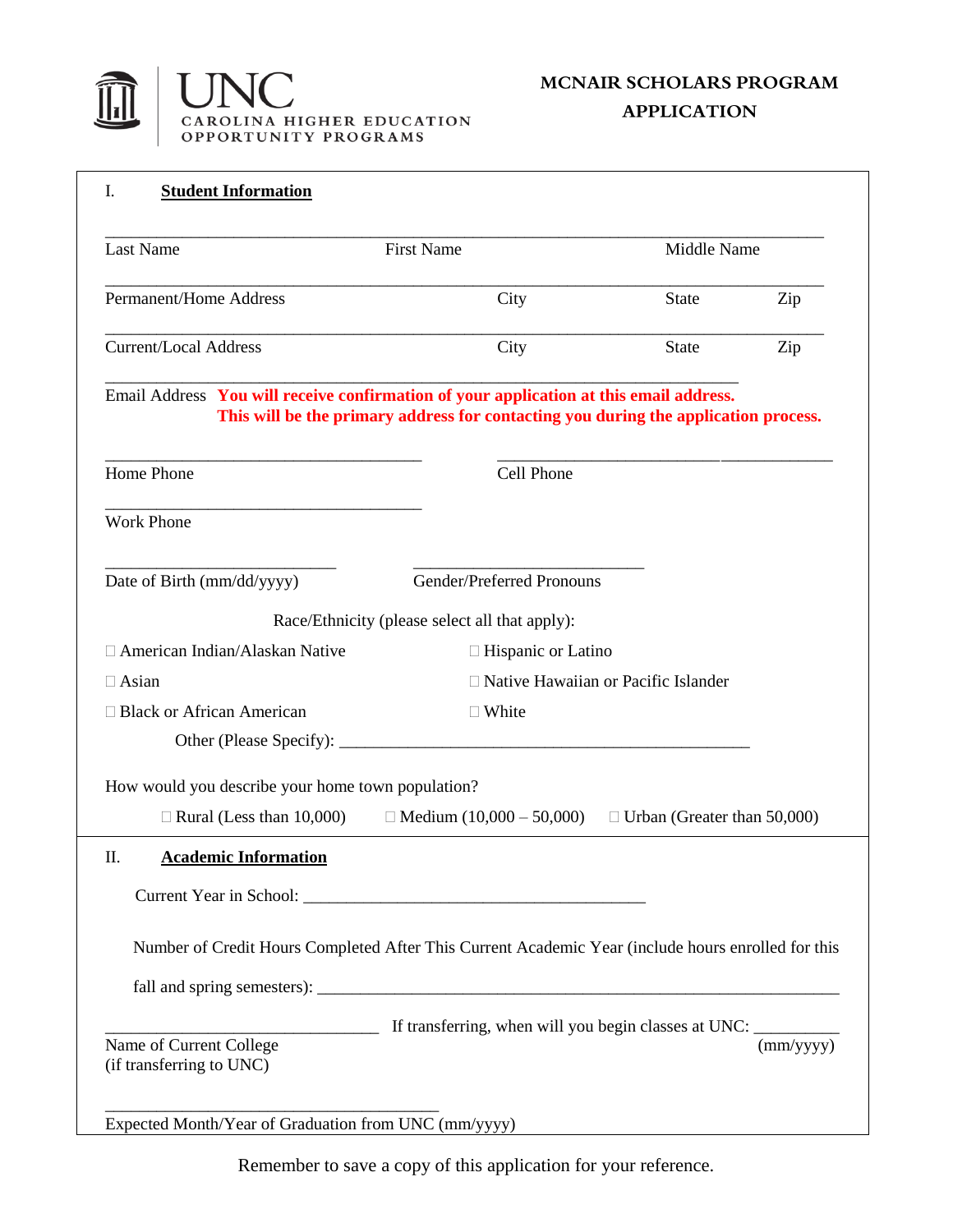

## III. **Citizenship**

| Are you a citizen of the United States?                                                                                                                                                                                                                                                               |                                                                                              |                                                          | $\Box$ Yes                                                                                                           | $\Box$ No |
|-------------------------------------------------------------------------------------------------------------------------------------------------------------------------------------------------------------------------------------------------------------------------------------------------------|----------------------------------------------------------------------------------------------|----------------------------------------------------------|----------------------------------------------------------------------------------------------------------------------|-----------|
|                                                                                                                                                                                                                                                                                                       | If you answered No to the above question, please answer the following:                       |                                                          |                                                                                                                      |           |
|                                                                                                                                                                                                                                                                                                       | Are you a permanent resident of the United States?                                           |                                                          | $\Box$ Yes                                                                                                           | $\Box$ No |
| If applicable:                                                                                                                                                                                                                                                                                        |                                                                                              |                                                          |                                                                                                                      |           |
|                                                                                                                                                                                                                                                                                                       |                                                                                              |                                                          |                                                                                                                      |           |
|                                                                                                                                                                                                                                                                                                       |                                                                                              |                                                          |                                                                                                                      |           |
|                                                                                                                                                                                                                                                                                                       | If you are not yet a permanent resident, are you in the U.S.                                 |                                                          | $\Box$ Yes                                                                                                           | $\Box$ No |
|                                                                                                                                                                                                                                                                                                       | for other than a temporary purpose with the intent of                                        |                                                          |                                                                                                                      |           |
| becoming a permanent resident?                                                                                                                                                                                                                                                                        |                                                                                              |                                                          |                                                                                                                      |           |
|                                                                                                                                                                                                                                                                                                       | If you are in the process of becoming a permanent resident, please provide evidence from the |                                                          |                                                                                                                      |           |
|                                                                                                                                                                                                                                                                                                       |                                                                                              |                                                          |                                                                                                                      |           |
| <b>Family Background</b>                                                                                                                                                                                                                                                                              | Immigration and Naturalization Service of your intent to become a permanent resident.        |                                                          |                                                                                                                      |           |
|                                                                                                                                                                                                                                                                                                       |                                                                                              | (Line 6d on Income Tax Forms 1040 and 1040A)             |                                                                                                                      |           |
|                                                                                                                                                                                                                                                                                                       |                                                                                              | (Line 43 on Income Tax Form 1040, line 27 on Form 1040A) |                                                                                                                      |           |
|                                                                                                                                                                                                                                                                                                       |                                                                                              |                                                          |                                                                                                                      |           |
| Mother:                                                                                                                                                                                                                                                                                               | Father:                                                                                      | Guardian/Other (Specify relationship to you):            |                                                                                                                      |           |
| $\square$ No<br>$\Box$ Yes                                                                                                                                                                                                                                                                            | $\Box$ Yes $\Box$ No                                                                         | $\Box$ Yes $\Box$ No                                     | <u> 1989 - Johann Barn, mars ar breithinn ar breithinn ar breithinn ar breithinn ar breithinn ar breithinn ar br</u> |           |
| $\Box$ Unknown/NA                                                                                                                                                                                                                                                                                     | $\Box$ Unknown/NA                                                                            | $\Box$ Unknown/NA                                        |                                                                                                                      |           |
| IV.<br>How many people, including yourself, are currently living in your household?<br>Family annual taxable income (for last tax year): ______________________________<br>Has your mother, father, or guardian earned a Bachelor's Degree?<br>With whom have you regularly resided and for how long? |                                                                                              |                                                          |                                                                                                                      |           |
| Mother:                                                                                                                                                                                                                                                                                               | Father:                                                                                      | Guardian/Other (Specify relationship to you):            |                                                                                                                      |           |
| $\Box$ Yes $\Box$ No                                                                                                                                                                                                                                                                                  | $\Box$ Yes<br>$\Box$ No                                                                      |                                                          |                                                                                                                      |           |

Briefly provide any additional information, if necessary, regarding your family/living situation (ie. homelessness, foster care, recent adoption, etc.):

\_\_\_\_\_\_\_\_\_\_\_\_\_\_\_\_\_\_\_\_\_\_\_\_\_\_\_\_\_\_\_\_\_\_\_\_\_\_\_\_\_\_\_\_\_\_\_\_\_\_\_\_\_\_\_\_\_\_\_\_\_\_\_\_\_\_\_\_\_\_\_\_\_\_\_\_\_\_\_\_\_\_\_\_\_\_\_\_\_\_\_\_\_\_

\_\_\_\_\_\_\_\_\_\_\_\_\_\_\_\_\_\_\_\_\_\_\_\_\_\_\_\_\_\_\_\_\_\_\_\_\_\_\_\_\_\_\_\_\_\_\_\_\_\_\_\_\_\_\_\_\_\_\_\_\_\_\_\_\_\_\_\_\_\_\_\_\_\_\_\_\_\_\_\_\_\_\_\_\_\_\_\_\_\_\_\_\_\_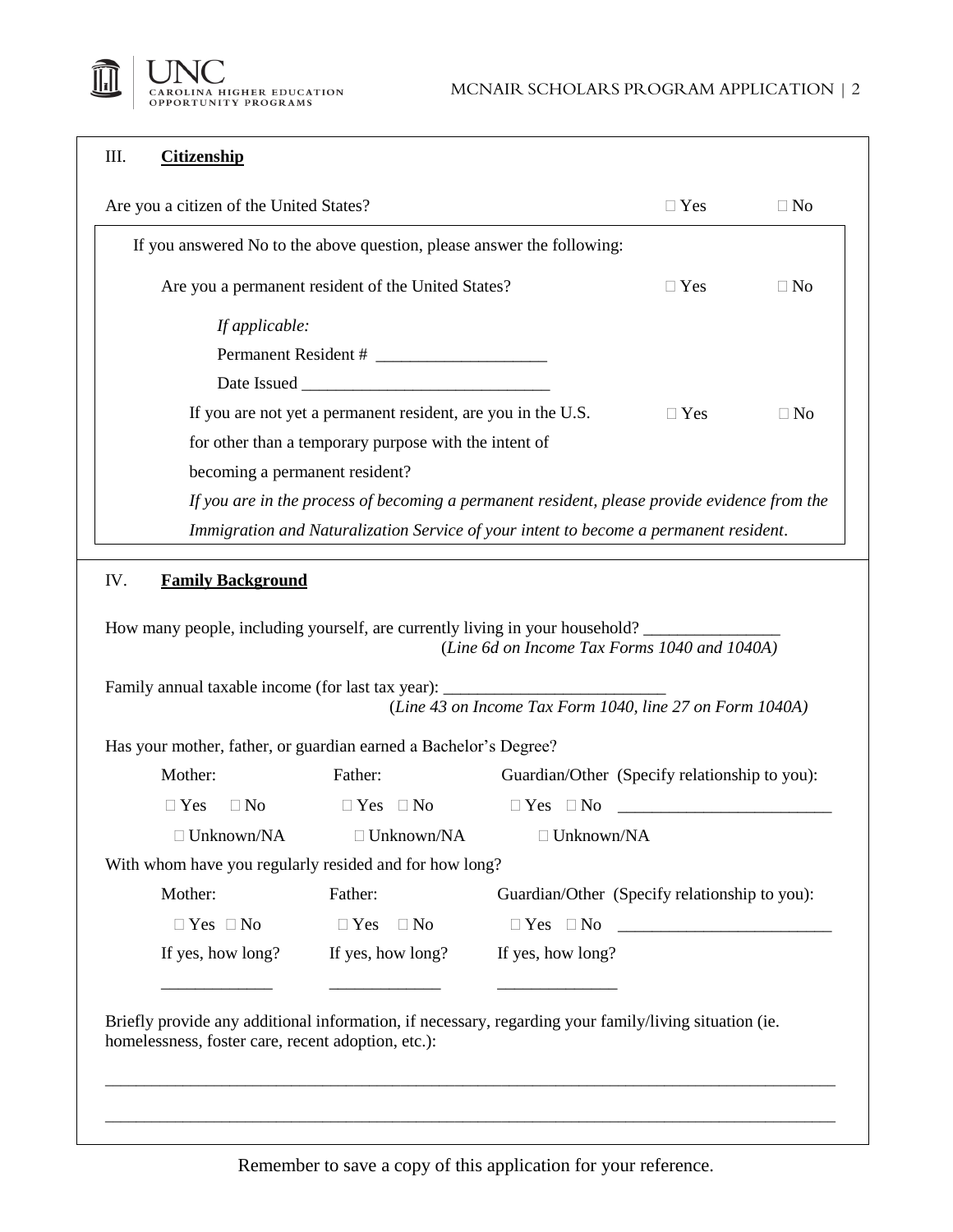

| Last                                                                                                           | First                                    |                            |  | Middle                                                  |                                                      |  |
|----------------------------------------------------------------------------------------------------------------|------------------------------------------|----------------------------|--|---------------------------------------------------------|------------------------------------------------------|--|
| Relationship to you                                                                                            | $\Box$ Lives with you<br>□ Deceased      | □ Married<br>$\Box$ Single |  | □ Divorced<br>$\Box$ Separated                          | □ Widowed<br>$\Box$ Unknown                          |  |
| Address                                                                                                        | City                                     |                            |  | <b>State</b>                                            | Zip                                                  |  |
| <b>Email Address</b>                                                                                           |                                          |                            |  | Home Phone                                              |                                                      |  |
| <b>Education Level:</b>                                                                                        |                                          |                            |  | Cell Phone                                              |                                                      |  |
| $\Box$ No High School                                                                                          | □ Some High School                       |                            |  | □ High School Grad/GED                                  |                                                      |  |
| $\Box$ Associate's Degree                                                                                      | □ Bachelor's Degree                      |                            |  | □ Advanced Degree<br>(i.e. Master's, JD, MD, PhD, etc.) | $\Box$ Unknown                                       |  |
| Name of College(s), if any                                                                                     |                                          |                            |  | Degree $(s)$ , if any                                   |                                                      |  |
| Occupation and Employer                                                                                        |                                          |                            |  |                                                         |                                                      |  |
|                                                                                                                |                                          |                            |  |                                                         |                                                      |  |
|                                                                                                                |                                          |                            |  |                                                         |                                                      |  |
|                                                                                                                |                                          |                            |  |                                                         |                                                      |  |
|                                                                                                                | First                                    |                            |  | Middle                                                  |                                                      |  |
|                                                                                                                | $\Box$ Lives with you<br>$\Box$ Deceased | □ Married<br>$\Box$ Single |  | □ Divorced<br>$\Box$ Separated                          |                                                      |  |
|                                                                                                                | City                                     |                            |  | <b>State</b>                                            |                                                      |  |
|                                                                                                                |                                          |                            |  | Home Phone                                              |                                                      |  |
| <b>Work Phone</b><br>Last<br>Relationship to you<br>Address<br><b>Email Address</b><br><b>Education Level:</b> |                                          |                            |  | Cell Phone                                              |                                                      |  |
| $\Box$ No High School                                                                                          | □ Some High School                       |                            |  | □ High School Grad/GED                                  |                                                      |  |
| $\Box$ Associate's Degree                                                                                      | □ Bachelor's Degree                      |                            |  | □ Advanced Degree<br>(i.e. Master's, JD, MD, PhD, etc.) |                                                      |  |
| Name of College(s), if any                                                                                     |                                          |                            |  | Degree $(s)$ , if any                                   | □ Widowed<br>$\Box$ Unknown<br>Zip<br>$\Box$ Unknown |  |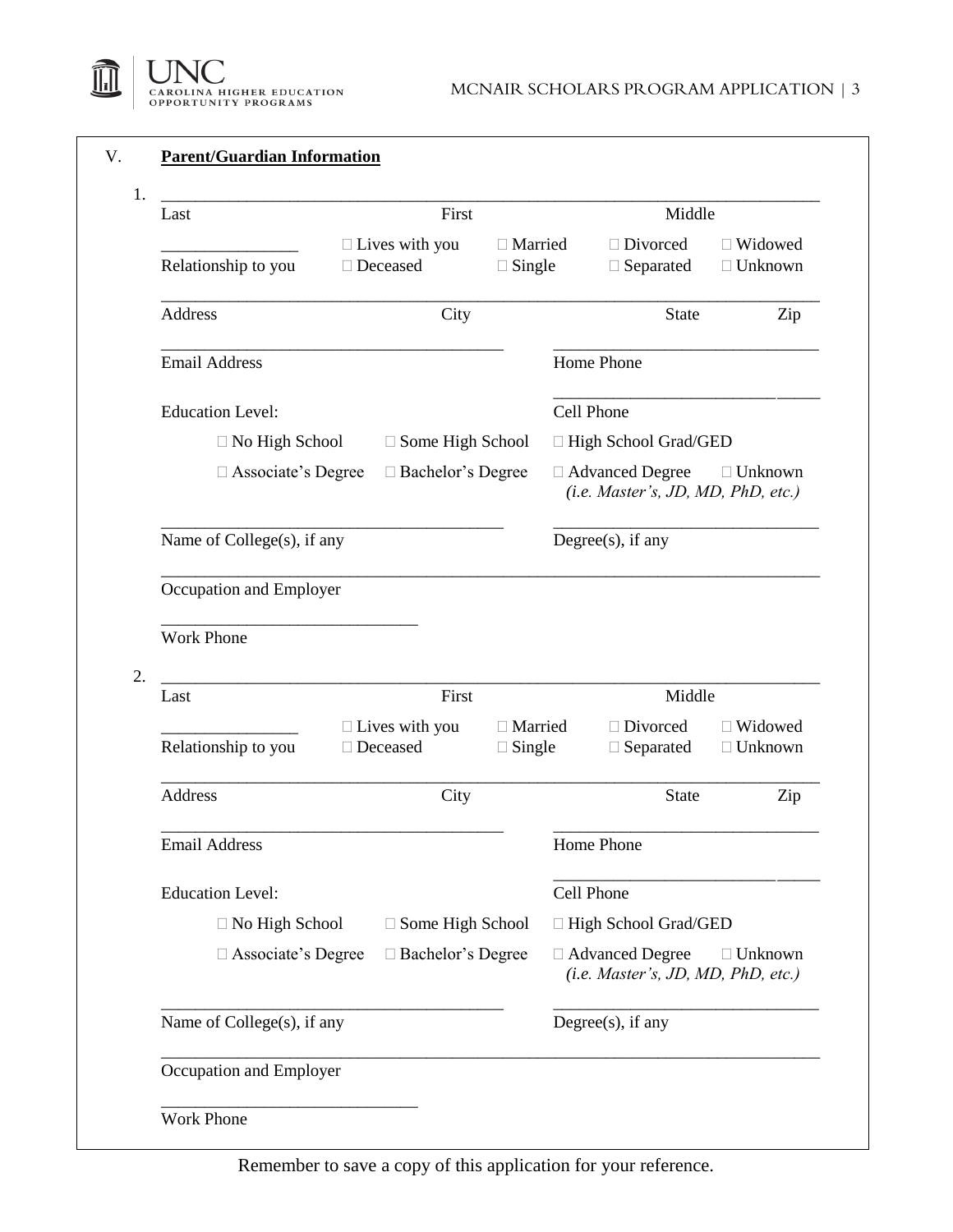

| Last                                                                                                              |           | First                                                                          |  | Middle                                                  |                                  |  |
|-------------------------------------------------------------------------------------------------------------------|-----------|--------------------------------------------------------------------------------|--|---------------------------------------------------------|----------------------------------|--|
| Relationship to you<br>Address                                                                                    |           | $\Box$ Lives with you<br>$\Box$ Married<br>□ Deceased<br>$\Box$ Single<br>City |  | $\Box$ Divorced<br>$\Box$ Separated                     | $\Box$ Widowed<br>$\Box$ Unknown |  |
|                                                                                                                   |           |                                                                                |  | <b>State</b>                                            | Zip                              |  |
| <b>Email Address</b>                                                                                              |           |                                                                                |  | Home Phone                                              |                                  |  |
| <b>Education Level:</b>                                                                                           |           |                                                                                |  | Cell Phone                                              |                                  |  |
| $\Box$ No High School                                                                                             |           | $\Box$ Some High School                                                        |  | □ High School Grad/GED                                  |                                  |  |
| $\Box$ Associate's Degree                                                                                         |           | □ Bachelor's Degree                                                            |  | □ Advanced Degree<br>(i.e. Master's, JD, MD, PhD, etc.) | $\Box$ Unknown                   |  |
| Name of College(s), if any                                                                                        |           |                                                                                |  | Degree $(s)$ , if any                                   |                                  |  |
| Occupation and Employer                                                                                           |           |                                                                                |  |                                                         |                                  |  |
|                                                                                                                   |           |                                                                                |  |                                                         |                                  |  |
| <b>Work Phone</b>                                                                                                 |           |                                                                                |  |                                                         |                                  |  |
| <b>Emergency Contact Information</b> (This is your next-of-kin or someone you feel comfortable making             |           |                                                                                |  |                                                         |                                  |  |
| medical decisions on your behalf.)                                                                                |           |                                                                                |  |                                                         |                                  |  |
| If your Primary Emergency Contact is the same as someone in Section V above, please indicate:                     |           |                                                                                |  |                                                         |                                  |  |
| Same as above                                                                                                     | $\Box$ #1 | $\Box$ #2<br>$\Box$ #3                                                         |  |                                                         |                                  |  |
|                                                                                                                   |           |                                                                                |  |                                                         |                                  |  |
| If your Primary Emergency Contact is not someone listed above, please provide their contact information<br>below: |           |                                                                                |  |                                                         |                                  |  |
|                                                                                                                   |           | First                                                                          |  | Middle                                                  |                                  |  |
|                                                                                                                   |           | Lives with you                                                                 |  |                                                         |                                  |  |
| Relationship to you                                                                                               |           |                                                                                |  |                                                         |                                  |  |
| Address                                                                                                           |           | City                                                                           |  | State                                                   | Zip                              |  |
| <b>Email Address</b>                                                                                              |           |                                                                                |  | Home Phone                                              |                                  |  |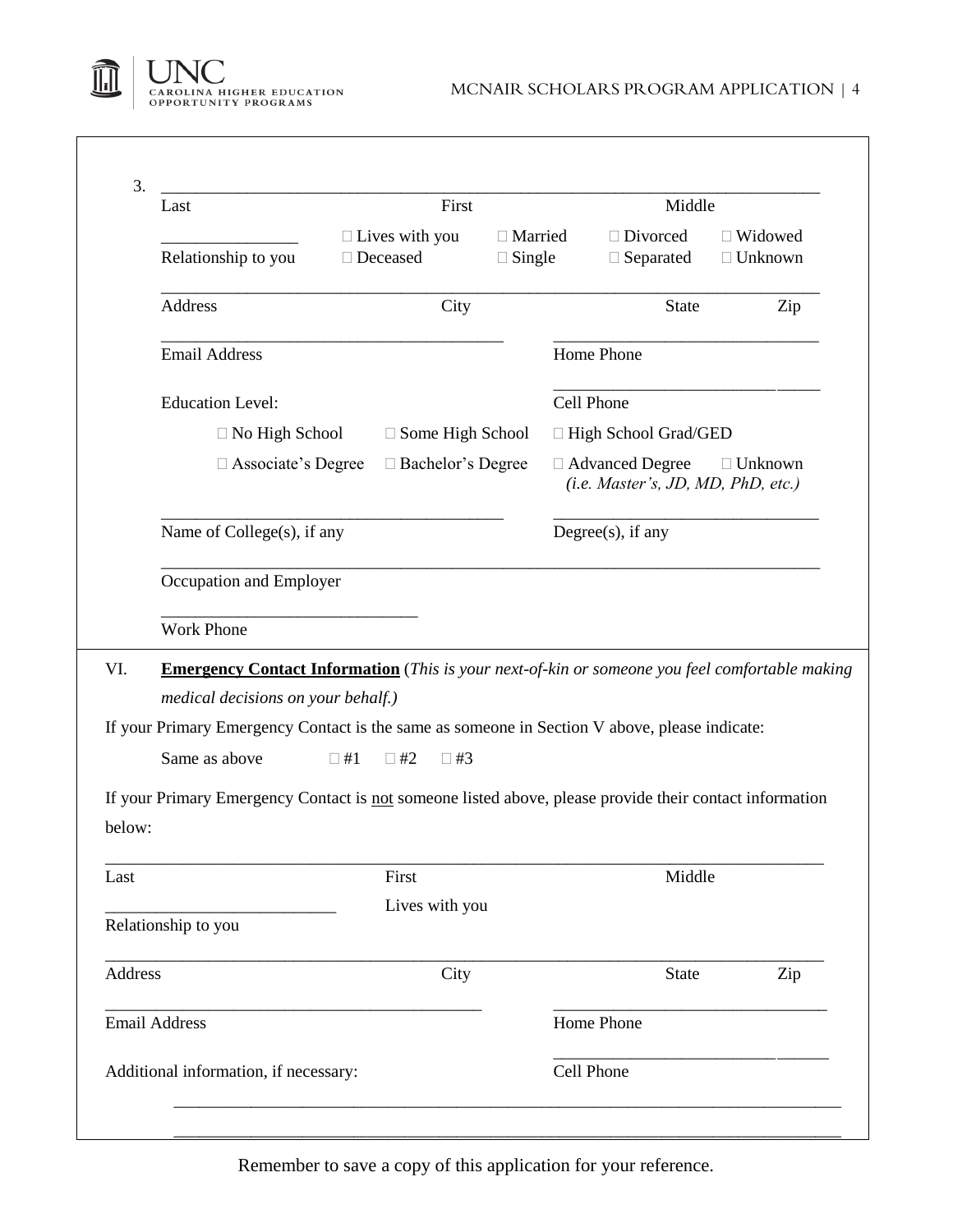

| VII.<br><b>Academic Information</b>                                                                                                         |                                                                                  |
|---------------------------------------------------------------------------------------------------------------------------------------------|----------------------------------------------------------------------------------|
| <b>UNC PID</b>                                                                                                                              | <b>Cumulative GPA</b>                                                            |
| Major(s)                                                                                                                                    |                                                                                  |
| Minor(s)                                                                                                                                    |                                                                                  |
| Are you eligible for financial aid at UNC Chapel Hill?                                                                                      | $\Box$ Yes<br>$\Box$ No                                                          |
| Do you qualify for and/or receive a Pell Grant?                                                                                             | $\Box$ Yes<br>$\Box$ No                                                          |
| Are you a Carolina Covenant or Achieve Scholar?                                                                                             | $\Box$ Yes<br>$\Box$ No                                                          |
| VIII.<br><b>Interest Information</b>                                                                                                        |                                                                                  |
| How did you learn about the McNair Scholars Program?                                                                                        |                                                                                  |
|                                                                                                                                             |                                                                                  |
| Have you participated in previous TRiO programs? Please select all that apply and indicate dates attended:                                  |                                                                                  |
| $\Box$ Yes<br>$\Box$ No                                                                                                                     |                                                                                  |
|                                                                                                                                             |                                                                                  |
|                                                                                                                                             |                                                                                  |
| □ Veteran's Upward Bound<br>□ Veteran's Upward Bound                                                                                        |                                                                                  |
|                                                                                                                                             |                                                                                  |
|                                                                                                                                             |                                                                                  |
|                                                                                                                                             |                                                                                  |
|                                                                                                                                             |                                                                                  |
| Please indicate in which of the following programs you currently or have previously participated and list the<br>dates of your involvement: |                                                                                  |
|                                                                                                                                             | □ Science Enrichment Preparation (S.E.P.) Program ______________________________ |
|                                                                                                                                             |                                                                                  |
|                                                                                                                                             |                                                                                  |
|                                                                                                                                             |                                                                                  |
|                                                                                                                                             | Carolina Student Transfer Excellence Program (C-STEP)                            |
|                                                                                                                                             | □ Moore Undergraduate Research Apprentice Program (MURAP) ______________         |
|                                                                                                                                             | □ Office of Undergraduate Research (OUR) Ambassador ____________________________ |
|                                                                                                                                             |                                                                                  |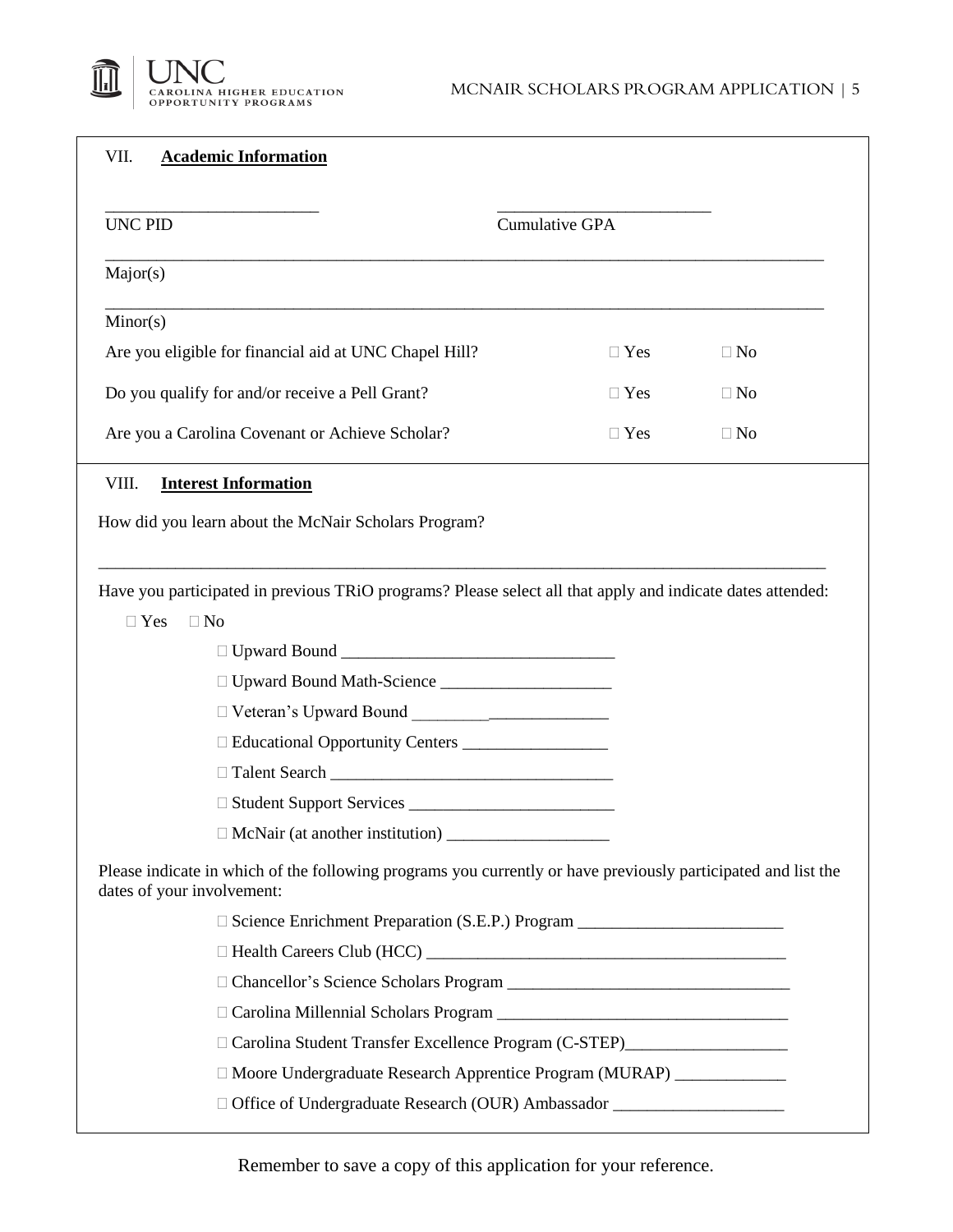

| IX. | <b>Short Answers</b>                                                                                                                |            |           |  |  |  |  |
|-----|-------------------------------------------------------------------------------------------------------------------------------------|------------|-----------|--|--|--|--|
| 1.  | Have you participated in research at the collegiate level?                                                                          | $\Box$ Yes | $\Box$ No |  |  |  |  |
|     | If Yes, please answer the following questions:                                                                                      |            |           |  |  |  |  |
|     | In what discipline did you conduct research?                                                                                        |            |           |  |  |  |  |
|     |                                                                                                                                     |            |           |  |  |  |  |
|     | Where did you conduct this research?                                                                                                |            |           |  |  |  |  |
|     |                                                                                                                                     |            |           |  |  |  |  |
|     | How long were you on the project?                                                                                                   |            |           |  |  |  |  |
|     | Who was your faculty supervisor?                                                                                                    |            |           |  |  |  |  |
|     | Was your research an independent project or faculty/institute project?                                                              |            |           |  |  |  |  |
|     | Briefly describe the research project:                                                                                              |            |           |  |  |  |  |
|     |                                                                                                                                     |            |           |  |  |  |  |
|     |                                                                                                                                     |            |           |  |  |  |  |
| 2.  | Do you plan to pursue a graduate degree directly after your undergraduate degree? $\Box$ Yes<br>$\Box$ No<br>If No, please explain: |            |           |  |  |  |  |
|     |                                                                                                                                     |            |           |  |  |  |  |
|     |                                                                                                                                     |            |           |  |  |  |  |